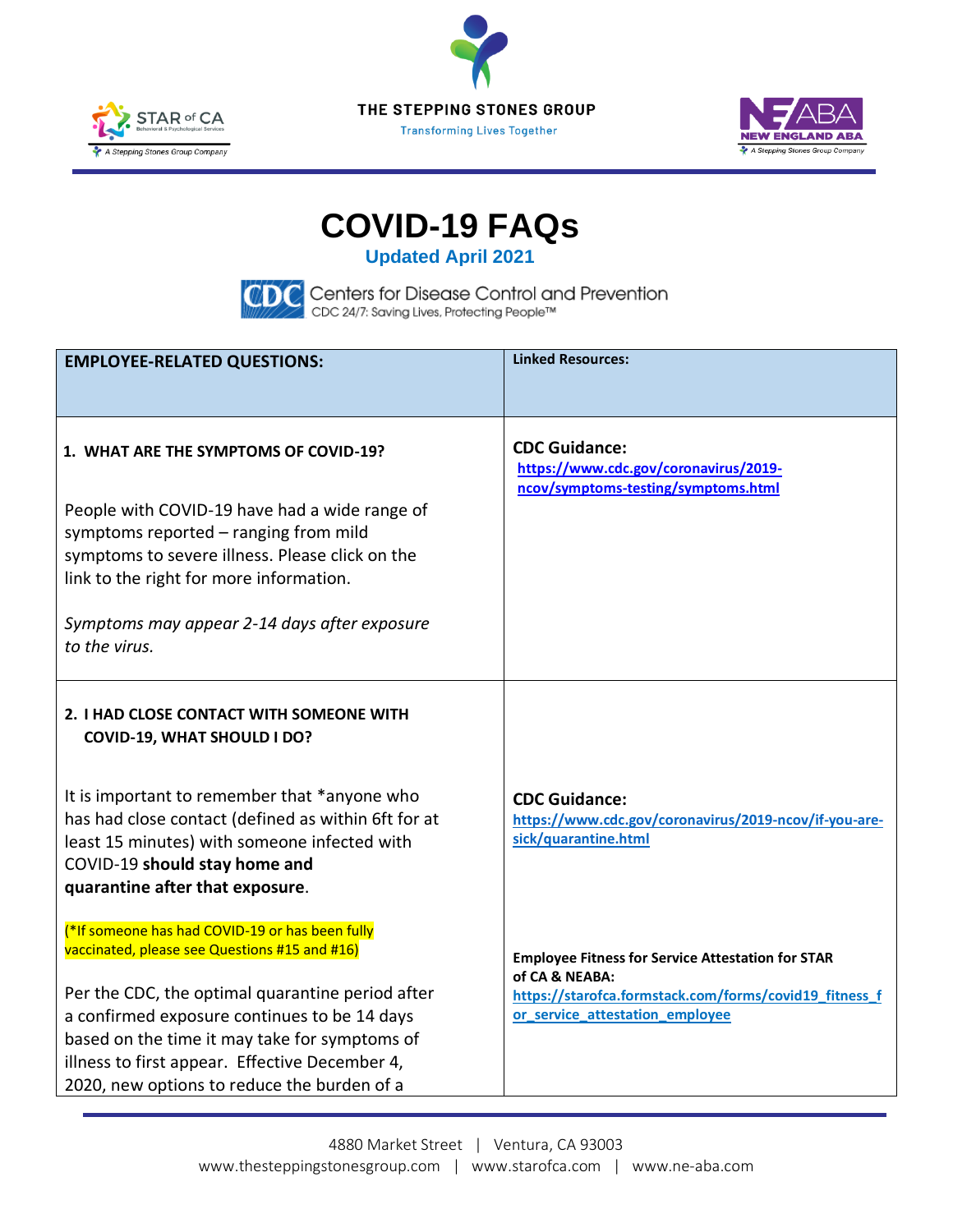

**Transforming Lives Together** 



lengthy quarantine period against allowing a slight (1-5%) increased risk of spreading the virus were provided.

Reduced quarantine period options require that the individual is symptom-free, and includes:

- #1 Stopping the quarantine period after day 10 without testing (~1% increased risk)
- #2 Stopping the quarantine period after day 7 and upon receiving a negative test result. \*The test must occur on day 5 from date of exposure or later to avoid testing too soon (~5% increased risk).
- Anyone who chooses a reduced quarantine period option should continue to monitor for symptoms until 14 days after exposure.
- If you develop symptoms, immediately selfisolate and contact your local public health authority or healthcare provider.

After an exposure, you will need to update your **Fitness for Service Attestation and notify your Clinical Manager**. Being exposed to someone with COVID-19 does not involve an employee's health information, and therefore, consent is not required to share this info with clients and other employees.

Employees may choose to quarantine for the full 14 days, or follow one of the reduced options described above if symptom-free.

\*\*If a service provider or client opts to use a reduced quarantine period, all parties involved in service delivery should be notified and informed of the slight increased risks, and all must confirm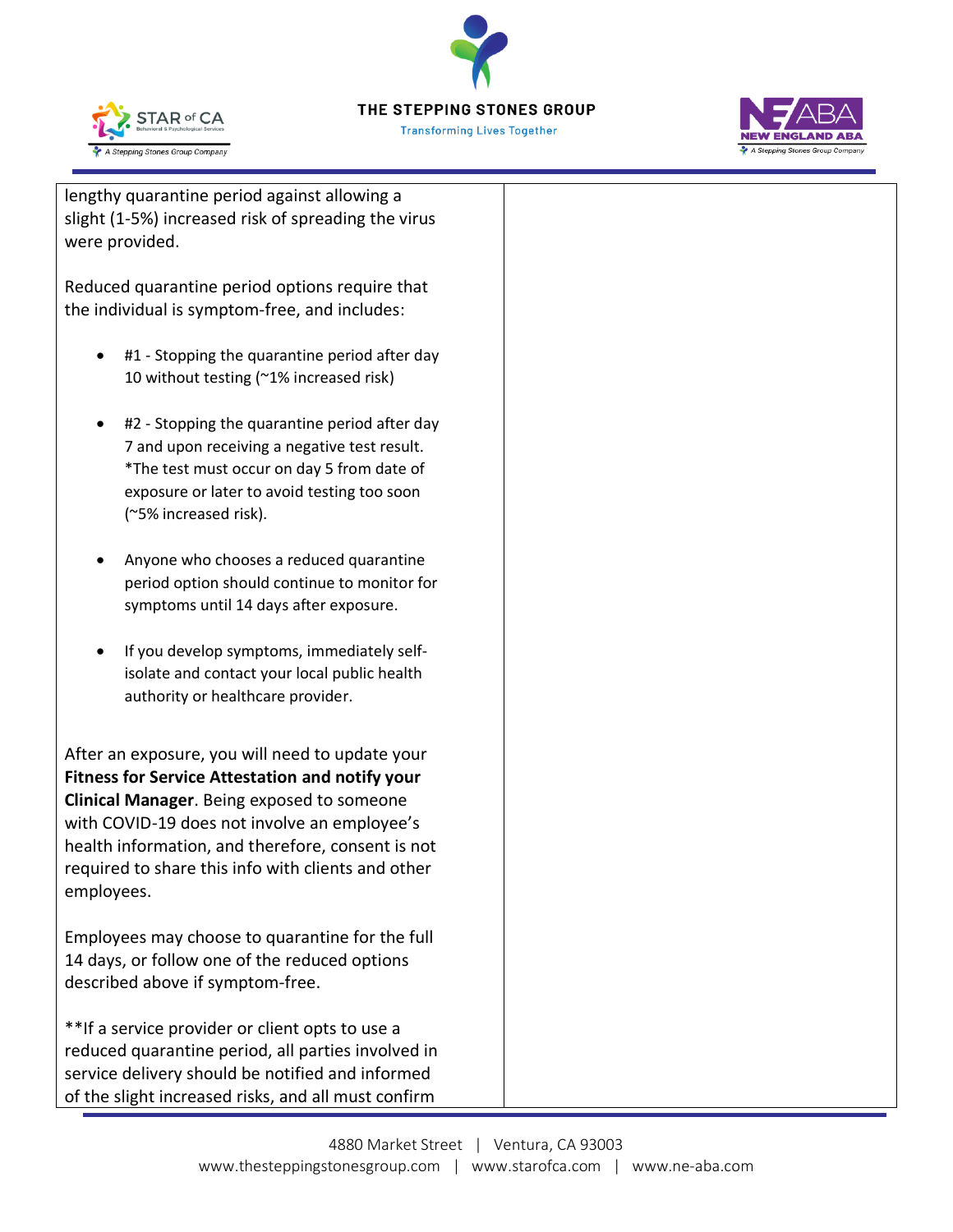





| they are comfortable with the reduced<br>quarantine before resuming in-person services.                                                                                                                                                                                                                                                                                                                                                                                                                                                                 |                                                                                                                                                                                       |
|---------------------------------------------------------------------------------------------------------------------------------------------------------------------------------------------------------------------------------------------------------------------------------------------------------------------------------------------------------------------------------------------------------------------------------------------------------------------------------------------------------------------------------------------------------|---------------------------------------------------------------------------------------------------------------------------------------------------------------------------------------|
| 3. I HAD CLOSE CONTACT WITH SOMEONE WHO<br>WAS IN CLOSE CONTACT WITH ANOTHER PERSON<br>WITH COVID-19. DO I NEED TO QUARANTINE?<br>Our employees and clients are still fit for service as long<br>as they did not come into close contact with someone<br>with a confirmed diagnosis of COVID-19 in the past 2<br>weeks. If you can still answer "NO" to the fitness for<br>service questions about having active symptoms of<br>illness and coming into close contact with someone<br>with COVID-19, you are still ok to deliver in-person<br>services. | You can reference the Employee Fitness for Service<br><b>Attestation questions here:</b><br>https://starofca.formstack.com/forms/covid19_fitness_f<br>or_service_attestation_employee |
| 4. DO I NEED TO WEAR A FACE MASK?<br>Face masks will help protect you and your client.<br>We will provide face masks if you need them,<br>please follow your local office protocol for<br>obtaining supplies such as face masks, sanitizing<br>wipes, etc.                                                                                                                                                                                                                                                                                              | <b>CDC Guidance:</b><br>https://www.cdc.gov/coronavirus/2019-<br>ncov/prevent-getting-sick/about-face-<br>coverings.html                                                              |
| All employees are required to wear face masks<br>when delivering in-person services.<br>If you have concerns with wearing a face mask,<br>employees can speak with their Clinical Manager,<br>or consult with Risk Management by emailing<br>riskmanagement@starofca.com.                                                                                                                                                                                                                                                                               |                                                                                                                                                                                       |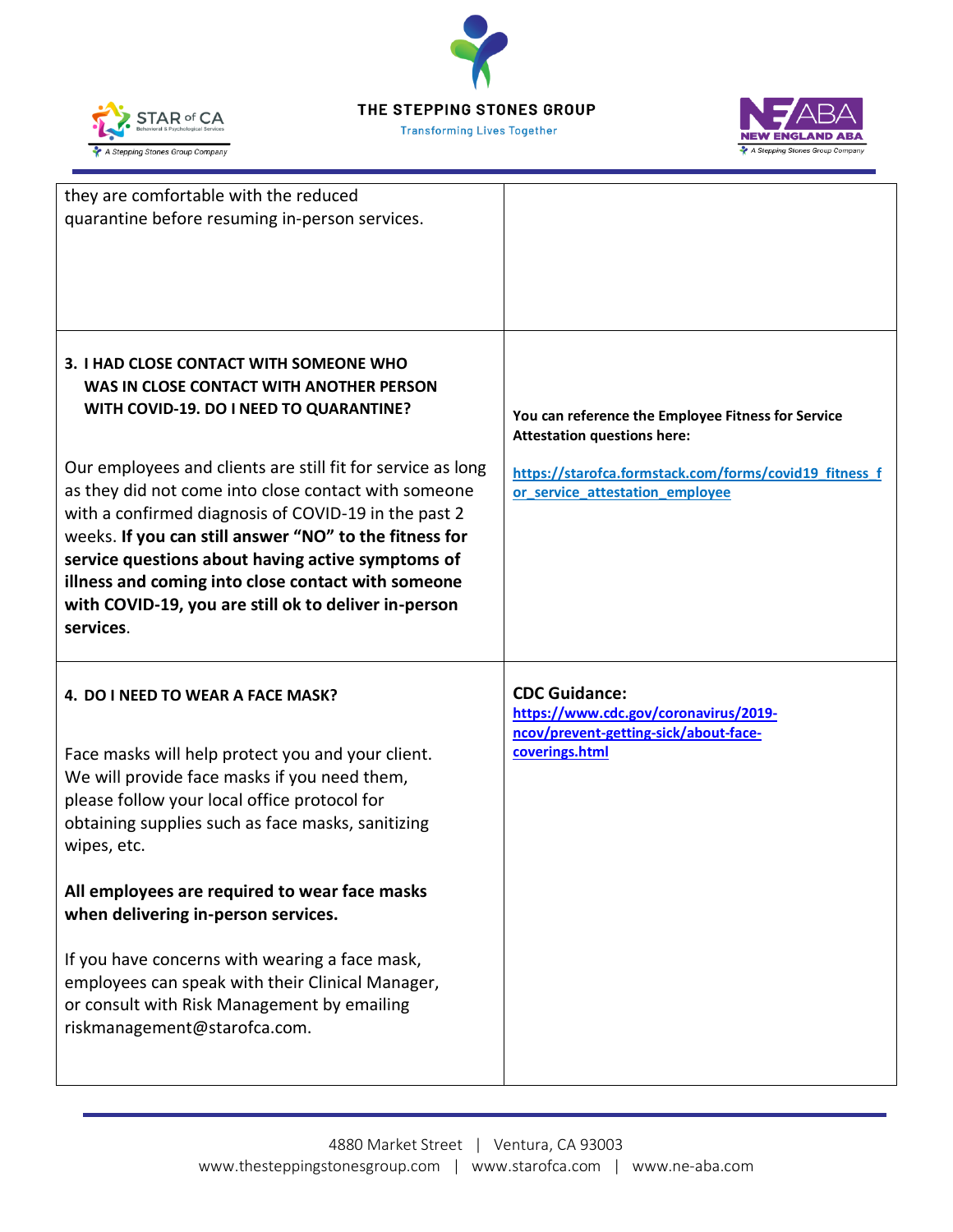**STAR of CA** A Stepping Stones Group Company



| 5. WHAT DO I NEED TO DO IF I PLAN TO TRAVEL?<br>Be aware that travel increases your chances of<br>getting and spreading COVID-19. Please check<br>your state or local guidance prior to traveling for<br>updated information on risks, restrictions, or<br>requirements. If you are aware of any travel<br>requirements that will impact your fitness for<br>service or ability to return to work (e.g. the need<br>to quarantine upon return from a certain<br>location), please notify your Clinical Manager. If<br>local/state guidance defers to CDC guidance on<br>travel, then please follow CDC guidance.<br>6. WHEN DO I SELF-QUARANTINE vs SELF-ISOLATE?<br>According to the CDC:<br><b>Quarantine</b> is used to keep someone who might<br>have been exposed to COVID-19 away from<br>others. You would be expected to quarantine<br>when exposed to someone who is positive for<br>COVID-19.<br><b>Isolation</b> is used to separate people infected with<br>the virus (those who are sick with COVID-19 and<br>those with no symptoms) from people who are<br>not infected. | <b>CDC Guidance:</b><br>https://www.cdc.gov/coronavirus/2019-<br>ncov/travelers/travel-during-covid19.html<br><b>CA.GOV Guidance:</b><br>https://covid19.ca.gov/search/?q=travel<br><b>MASS.GOV Guidance:</b><br>https://search.mass.gov/?q=travel<br><b>TEXAS.GOV Guidance:</b><br>https://www.texas.gov/covid19/<br><b>CDC Guidance:</b><br>https://www.cdc.gov/coronavirus/2019-ncov/if-<br>you-are-sick/quarantine-isolation.html |
|-----------------------------------------------------------------------------------------------------------------------------------------------------------------------------------------------------------------------------------------------------------------------------------------------------------------------------------------------------------------------------------------------------------------------------------------------------------------------------------------------------------------------------------------------------------------------------------------------------------------------------------------------------------------------------------------------------------------------------------------------------------------------------------------------------------------------------------------------------------------------------------------------------------------------------------------------------------------------------------------------------------------------------------------------------------------------------------------|---------------------------------------------------------------------------------------------------------------------------------------------------------------------------------------------------------------------------------------------------------------------------------------------------------------------------------------------------------------------------------------------------------------------------------------|
| 7. I NOTICED THAT RECOMMENDED QUARANTINE PERIODS<br>ARE DIFFERENT. HOW DO I KNOW HOW LONG I NEED TO<br><b>QUARANTINE FOR?</b>                                                                                                                                                                                                                                                                                                                                                                                                                                                                                                                                                                                                                                                                                                                                                                                                                                                                                                                                                           | <b>CDC Guidance:</b><br>https://www.cdc.gov/coronavirus/2019-ncov/if-<br>you-are-sick/end-home-isolation.html                                                                                                                                                                                                                                                                                                                         |
| The difference is based on whether someone was just<br>exposed to someone with COVID-19, versus someone<br>who is actually ill or tested positive with COVID-19.                                                                                                                                                                                                                                                                                                                                                                                                                                                                                                                                                                                                                                                                                                                                                                                                                                                                                                                        |                                                                                                                                                                                                                                                                                                                                                                                                                                       |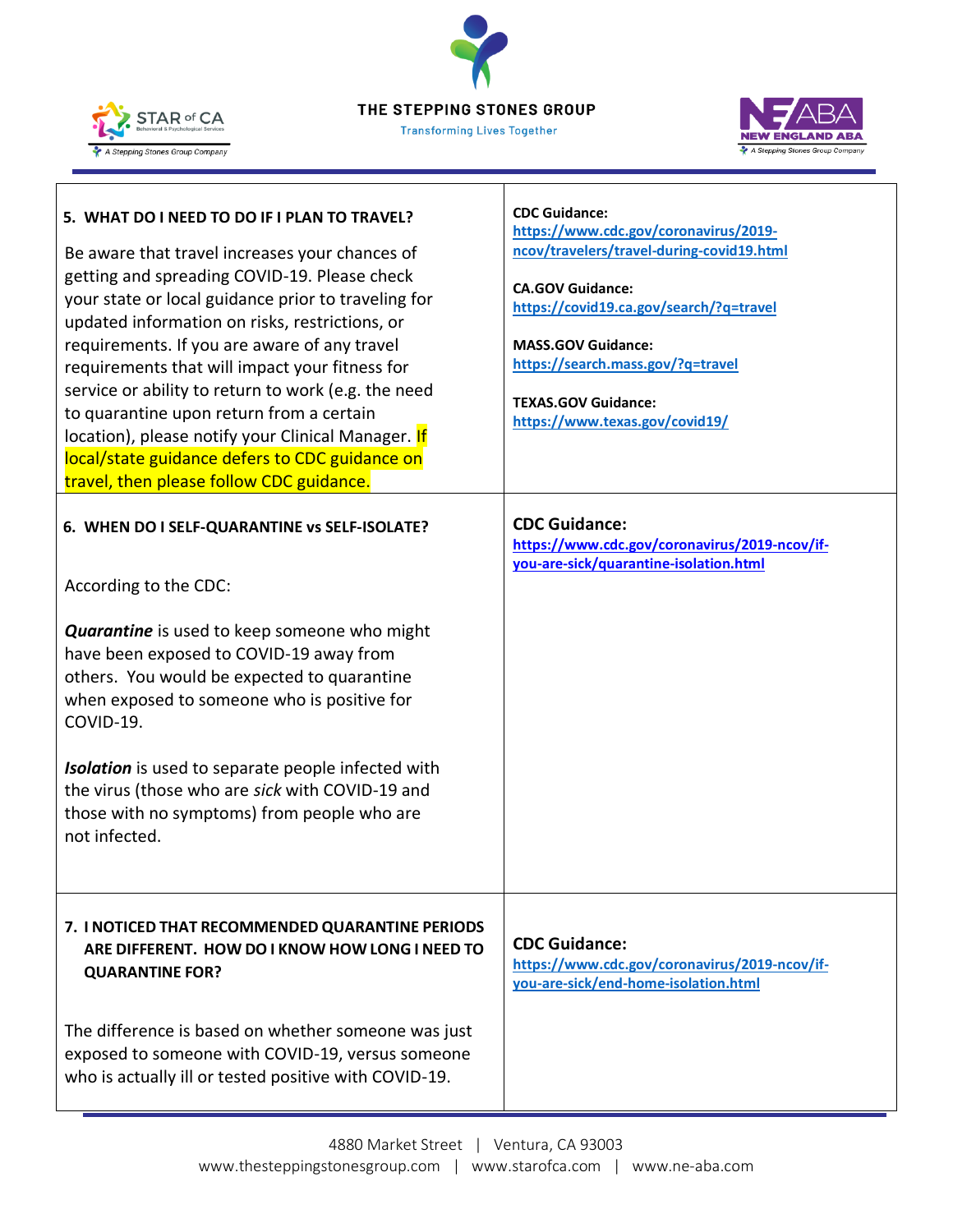





## Confirmed Exposure:

For optimal safety, it is recommended that individuals who have been exposed to someone with COVID-19 quarantine for 14 days because that's how long it could take for symptoms to first appear. Effective December 4, 2020, options to reduce the quarantine period after a confirmed exposure are now available (see question #2 or CDC guidance).

Reduced quarantine period options require that the individual is symptom-free, and includes:

- #1 Stopping the quarantine period after day 10 without testing (~1% increased risk)
- #2 Stopping the quarantine period after day 7 and upon receiving a negative test result. \*The test must occur on day 5 from date of exposure or later to avoid testing too soon (~5% increased risk).
- Anyone who chooses a reduced quarantine period option should continue to monitor for symptoms until 14 days after exposure.
- If you develop symptoms, immediately self-isolate and contact your local public health authority or healthcare provider.

#### Tested Positive or Has Symptoms:

Per the CDC, individuals who have tested positive for COVID-19, or have symptoms that indicate they might have COVID-19, should quarantine for 10 days and wait until the following criteria have been met before they are fit for service again:

- The individual is fever-free for at least 24 hours without the use of fever-reducing medications **and**
- Other COVID-19 symptoms have improved (for example, cough, shortness of breath).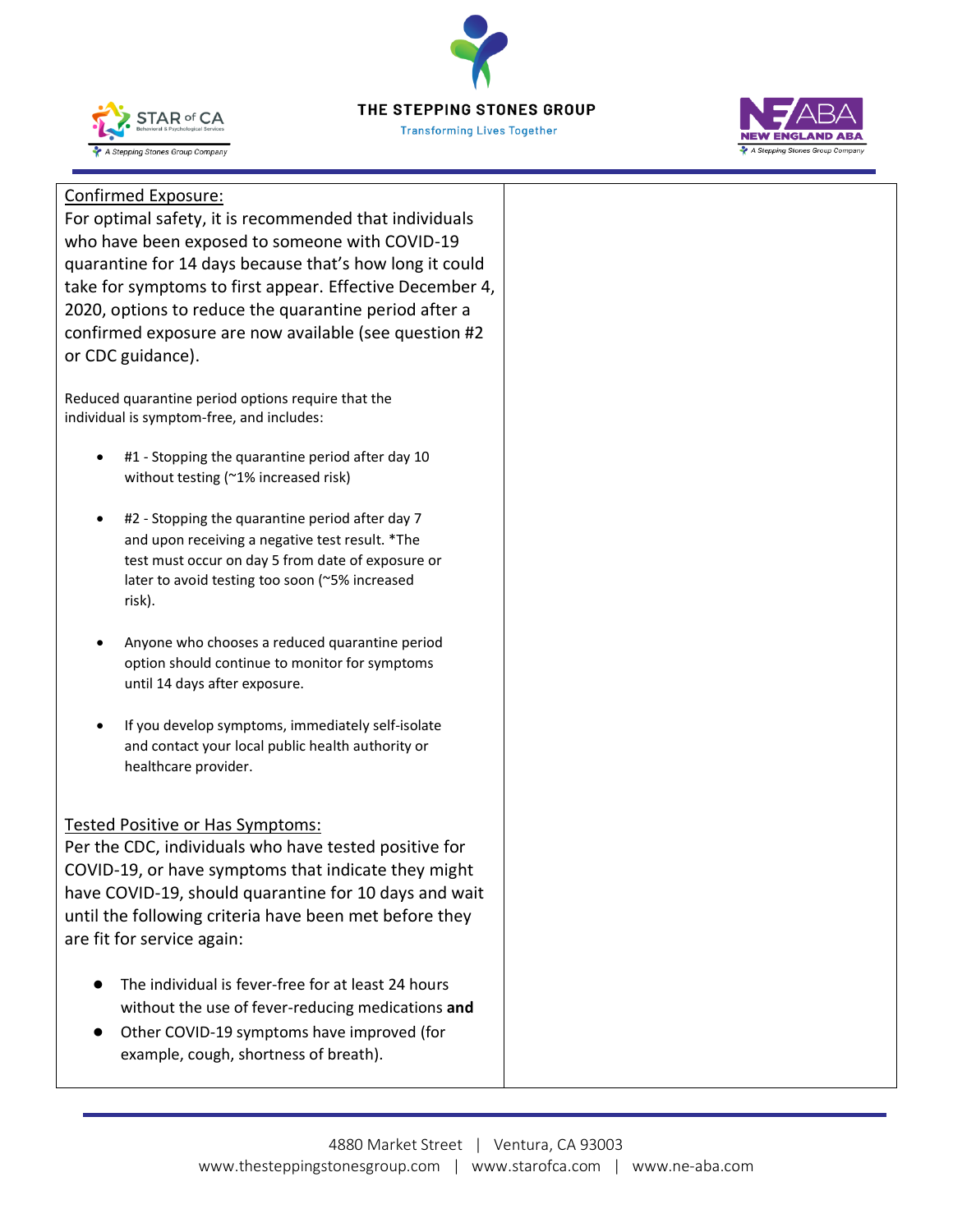**Transforming Lives Together** 





## **8. WHAT SHOULD I DO IF I AM SICK WITH SYMPTOMS CONSISTENT WITH COVID-19?** If you have a fever, cough or other symptoms related to COVID-19**, you are not considered fit for service and should update your fitness for service attestation.**  You must meet all of the following criteria before being considered fit for service again: ● 10 days have passed since symptoms first appeared **and** ● You are fever-free for at least 24 hours without the use of fever-reducing medications **and** ● Symptoms have improved (for example, cough, shortness of breath) \*Employees who are experiencing COVID-19 related symptoms may voluntarily seek COVID-19 testing. If testing comes back negative and the employee's symptoms have improved, then the employee is eligible to return to work and this situation would be treated similar to a common cold/flu. **CDC Guidance: [https://www.cdc.gov/coronavirus/2019-ncov/if-you-are](https://www.cdc.gov/coronavirus/2019-ncov/if-you-are-sick/steps-when-sick.html)[sick/steps-when-sick.html](https://www.cdc.gov/coronavirus/2019-ncov/if-you-are-sick/steps-when-sick.html) CDC Guidance: [https://www.cdc.gov/coronavirus/2019-ncov/symptoms](https://www.cdc.gov/coronavirus/2019-ncov/symptoms-testing/symptoms.html)[testing/symptoms.html](https://www.cdc.gov/coronavirus/2019-ncov/symptoms-testing/symptoms.html) Employee Fitness for Service Attestation: [https://starofca.formstack.com/forms/covid19\\_fitness\\_f](https://starofca.formstack.com/forms/covid19_fitness_for_service_attestation_employee) [or\\_service\\_attestation\\_employee](https://starofca.formstack.com/forms/covid19_fitness_for_service_attestation_employee) 9. WHAT IF I GET SICK AND TEST POSITIVE FOR COVID 19? You would need to quarantine, and per the CDC, should isolate for 10 days**. You must meet all the following criteria before being considered fit for service again: **CDC Guidance: [https://www.cdc.gov/coronavirus/2019-ncov/if-you-are](https://www.cdc.gov/coronavirus/2019-ncov/if-you-are-sick/index.html)[sick/index.html](https://www.cdc.gov/coronavirus/2019-ncov/if-you-are-sick/index.html)**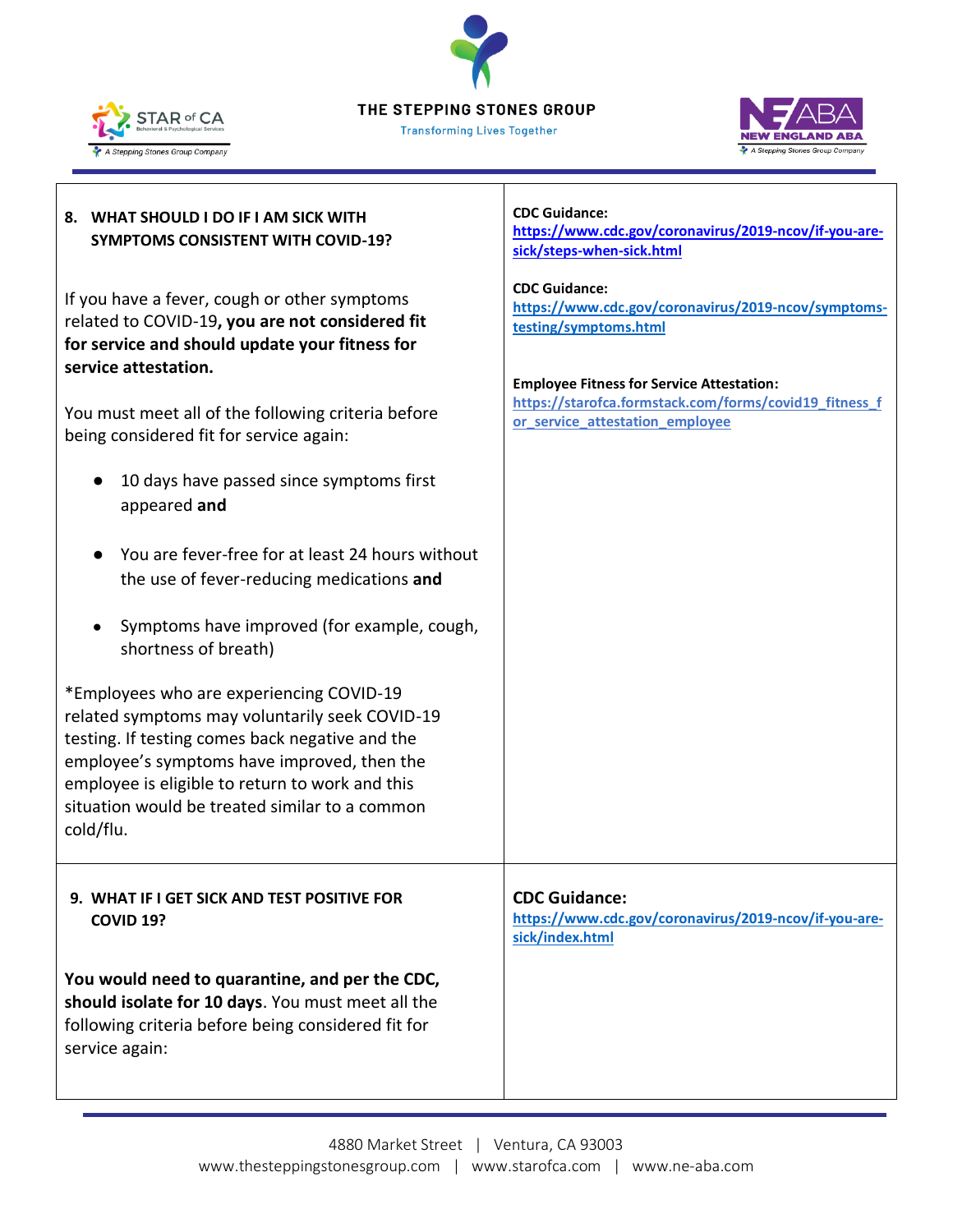





- 10 days have passed since symptoms first appeared **and**
- You are fever-free for at least 24 hours without the use of fever-reducing medications **and**
- Other COVID-19 symptoms have improved (for example, cough, shortness of breath)

#### **Follow Up Procedures for Risk Mitigation:**

Upon getting sick, **you would need to update your fitness for service attestation and pause on delivering in-person services. Once you are aware that you have tested positive, please also complete the COVID Notification survey link to inform Human Resources (HR). This will also cue HR to provide an employee who tests positive with 5 additional paid sick days. Employees do not need to use their existing sick time prior to accessing these 5 additional sick days.** 

In order to mitigate spread, exposed employees and clients should immediately be notified that they have or may have come into contact with someone with COVID-19 (without naming the person). Out of an abundance of caution, we would need to pause in-person services with exposed clients, and instruct exposed employees to quarantine per one of the quarantine options described in question #2**.** 

The Clinical Manager will mitigate communications with clients, while Human Resources will notify other exposed employees to advise of the need to pause services and/or quarantine for the specified days.

**Employee Fitness for Service Attestation: [https://starofca.formstack.com/forms/covid19\\_fitness\\_f](https://starofca.formstack.com/forms/covid19_fitness_for_service_attestation_employee) [or\\_service\\_attestation\\_employee](https://starofca.formstack.com/forms/covid19_fitness_for_service_attestation_employee)**

**COVID Notification Link for STAR of CA & NEABA:** [https://starofca.formstack.com/forms/covid19\\_notification](https://starofca.formstack.com/forms/covid19_notification)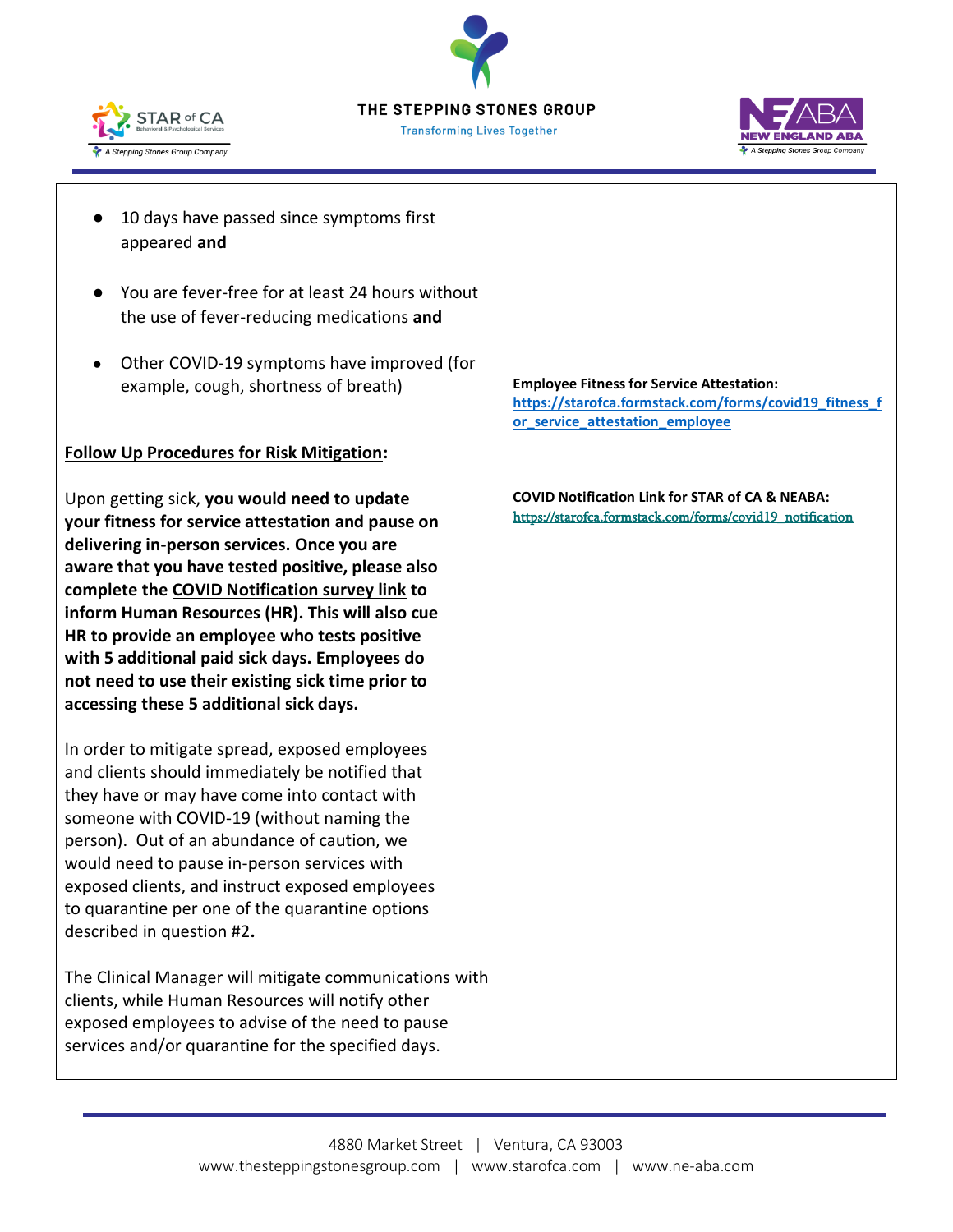

**Transforming Lives Together** 



| Only if the infected employee gives consent (via<br>the COVID Notification link) to disclose their<br>COVID-19 positive status can that information be<br>directly shared with fellow employees and clients<br>who are being made aware of this change in<br>fitness for service. Otherwise, this information<br>should be kept confidential by not naming the<br>individual and can only be shared by those who<br>need to know in order to perform their work-<br>related duties (e.g., Human Resources). |                                                                                                               |
|-------------------------------------------------------------------------------------------------------------------------------------------------------------------------------------------------------------------------------------------------------------------------------------------------------------------------------------------------------------------------------------------------------------------------------------------------------------------------------------------------------------|---------------------------------------------------------------------------------------------------------------|
| We recognize that other employees or clients<br>may deduce an employee's COVID-19 status by<br>contact history or case assignment, however, this<br>approach allows for mitigation of spread while<br>attempting to protect employee health<br>information where possible.                                                                                                                                                                                                                                  |                                                                                                               |
| 10. WHEN CAN I BE AROUND OTHERS AFTER I HAD OR<br><b>LIKELY HAD COVID-19?</b>                                                                                                                                                                                                                                                                                                                                                                                                                               | <b>CDC Guidance:</b><br>https://www.cdc.gov/coronavirus/2019-ncov/if-<br>you-are-sick/end-home-isolation.html |
| See related CDC link for the latest information:                                                                                                                                                                                                                                                                                                                                                                                                                                                            |                                                                                                               |
| You are not considered fit for service again until the<br>following criteria have met:                                                                                                                                                                                                                                                                                                                                                                                                                      |                                                                                                               |
| 10 days have passed since symptoms first<br>appeared and                                                                                                                                                                                                                                                                                                                                                                                                                                                    |                                                                                                               |
| You are fever-free for at least 24 hours without the<br>use of fever-reducing medications and<br>Other COVID-19 symptoms have improved (for<br>example, cough, shortness of breath)                                                                                                                                                                                                                                                                                                                         |                                                                                                               |
|                                                                                                                                                                                                                                                                                                                                                                                                                                                                                                             |                                                                                                               |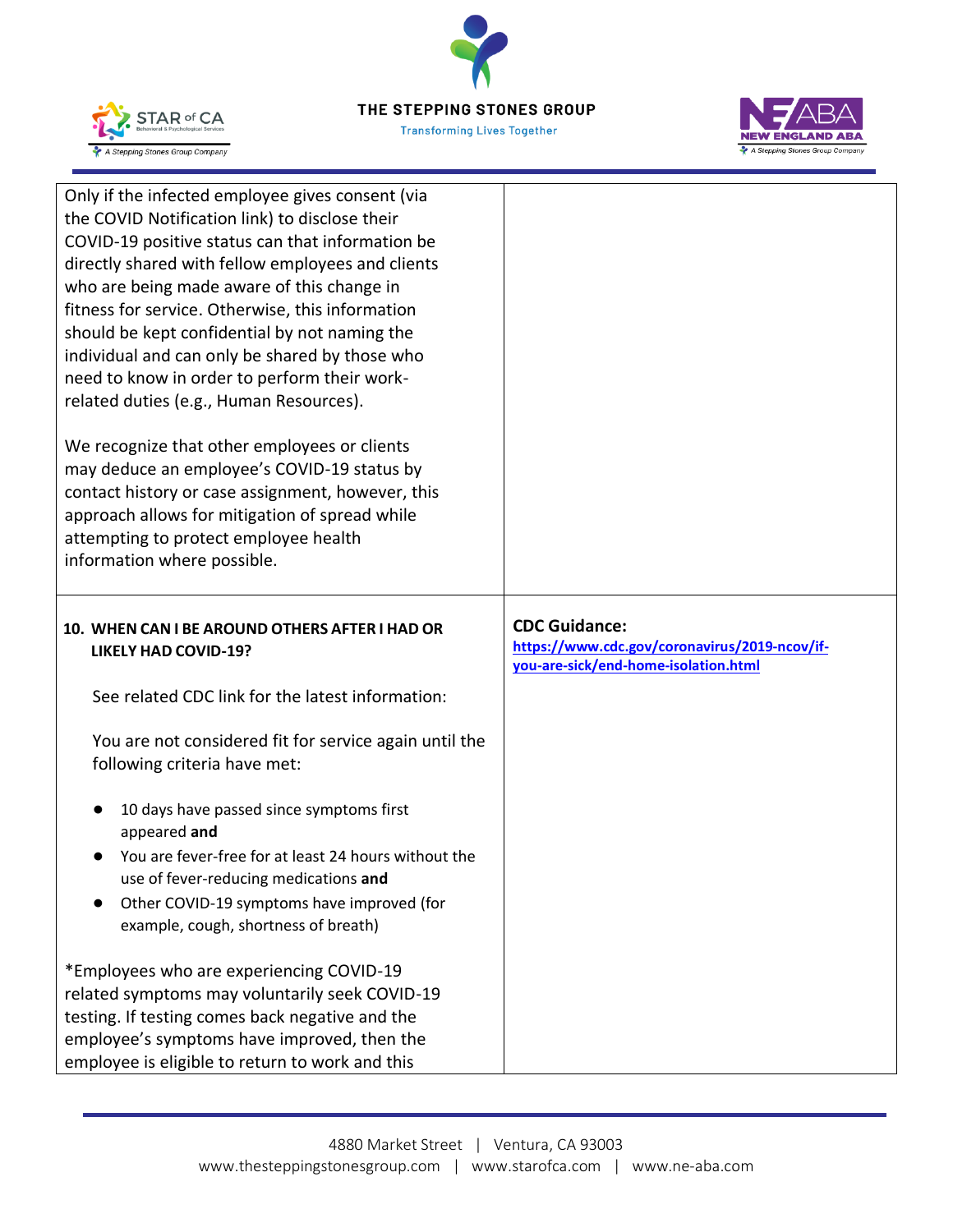





| situation would be treated similar to a common<br>cold/flu.                                                                                                                                                                                                                                                                                                                                                                                                                                       |                                                                                                                                               |
|---------------------------------------------------------------------------------------------------------------------------------------------------------------------------------------------------------------------------------------------------------------------------------------------------------------------------------------------------------------------------------------------------------------------------------------------------------------------------------------------------|-----------------------------------------------------------------------------------------------------------------------------------------------|
| 11. I TESTED POSITIVE FOR COVID-19 BUT HAD NO<br><b>SYMPTOMS, NOW WHAT DO I DO?</b>                                                                                                                                                                                                                                                                                                                                                                                                               | <b>CDC Guidance:</b><br>https://www.cdc.gov/coronavirus/2019-ncov/if-<br>you-are-sick/end-home-isolation.html                                 |
| If you continue to have no symptoms, you can be<br>with others after 10 days have passed since the<br>date your test was taken.                                                                                                                                                                                                                                                                                                                                                                   | <b>Employee Fitness for Service Attestation:</b><br>https://starofca.formstack.com/forms/covid19_fitness_f<br>or_service_attestation_employee |
| You would need to update your fitness for<br>service attestation and complete the COVID<br>Notification link to alert HR. This will also cue HR<br>to provide an employee who tests positive with 5<br>additional paid sick days. Employees do not need<br>to use their existing sick time prior to accessing<br>these 5 additional sick days.<br>The same follow up procedures for risk mitigation<br>would need to be followed to alert other exposed<br>clients or employees (see question #9) | <b>COVID-19 Notification Link:</b><br>https://starofca.formstack.com/forms/covid19_notification                                               |
| 12. WHAT STEPS DO I NEED TO TAKE IN ORDER TO RETURN<br>TO WORK AFTER A QUARANTINE?                                                                                                                                                                                                                                                                                                                                                                                                                | <b>Employee Fitness for Service Attestation:</b><br>https://starofca.formstack.com/forms/covid19_fitness_f<br>or service attestation employee |
| Once your designated quarantine is complete and you<br>are fit for service again, please re-complete the (1)<br>fitness for service attestation, and complete the (2)<br>return to work attestation prior to delivering in-person                                                                                                                                                                                                                                                                 | <b>Employee Return to Work Attestation:</b><br>https://starofca.formstack.com/forms/return_to_work_fi<br>tness_attestation_employee           |
| services.<br>Staff do not need to test negative prior to returning<br>unless they are opting for the reduced quarantine<br>period option after a confirmed exposure, that requires<br>a negative test after day 5 and allows them to complete<br>the quarantine period upon day 7 (see question #2 for<br>details).                                                                                                                                                                               | <b>CDC Guidance:</b><br>https://www.cdc.gov/coronavirus/2019-ncov/if-you-are-<br>sick/end-home-isolation.html                                 |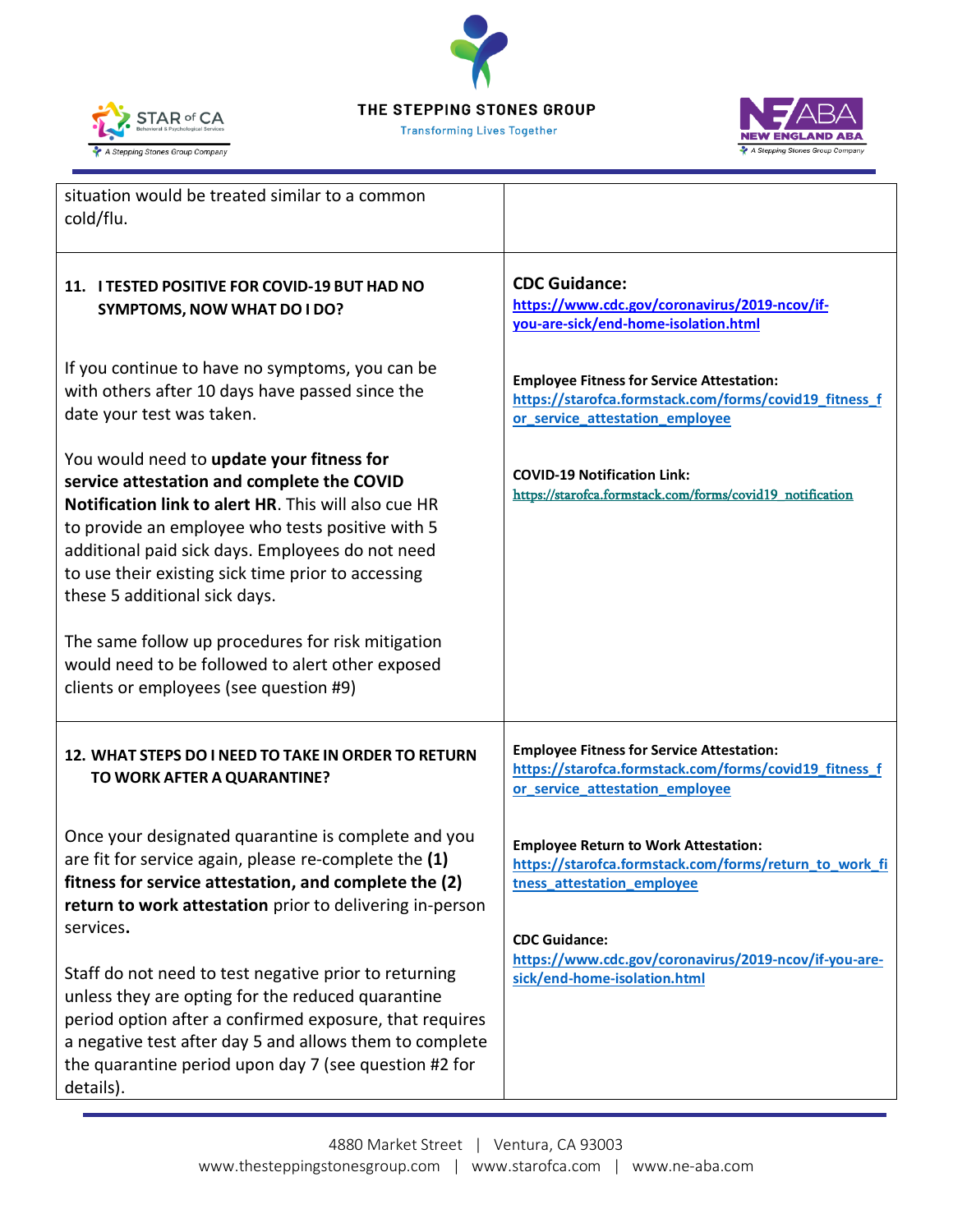





|                                                                                                                                                                                                                                    | <b>CDC Guidance:</b>                                                                                          |
|------------------------------------------------------------------------------------------------------------------------------------------------------------------------------------------------------------------------------------|---------------------------------------------------------------------------------------------------------------|
| 13. IF I HAVE BEEN EXPOSED TO SOMEONE WITH COVID-19                                                                                                                                                                                | https://www.cdc.gov/coronavirus/2019-                                                                         |
| AND THEN GOT TESTED, CAN I RETURN TO WORK IF MY                                                                                                                                                                                    | ncov/hcp/testing-overview.html                                                                                |
| <b>TEST RESULTS ARE NEGATIVE?</b>                                                                                                                                                                                                  | https://www.cdc.gov/coronavirus/2019-ncov/symptoms-                                                           |
|                                                                                                                                                                                                                                    | testing/testing.html                                                                                          |
| Per the CDC, after being exposed to someone with<br>COVID-19, a reduced quarantine period option includes<br>testing negative in order to stop quarantining after Day<br>7. This requires that the test be taken on Day 5 or later | <b>CDC Guidance:</b><br>https://www.cdc.gov/coronavirus/2019-ncov/if-you-are-<br>sick/end-home-isolation.html |
| from the date of exposure and that the employee<br>remains symptom-free (see question #2 or CDC<br>guidance for details).                                                                                                          |                                                                                                               |
| Otherwise, employees are not required to test negative<br>prior to returning to work once the full 10 or 14-day                                                                                                                    |                                                                                                               |
| quarantine period has been completed.                                                                                                                                                                                              |                                                                                                               |
| 14. WHAT IF I AM CONTACTED BY PUBLIC HEALTH FOR<br><b>CONTACT TRACING? UNDER HIPAA, IS IT OK TO</b><br><b>DISCLOSE CLIENT NAMES AND CONTACT</b><br><b>INFORMATION?</b><br>Employees should notify public health that they work in  |                                                                                                               |
| a HIPAA-regulated environment. Public health should<br>provide the employee options at that point.                                                                                                                                 |                                                                                                               |
| 15. WHAT IF I HAVE ALREADY TESTED POSITIVE FOR COVID-<br>19 WITHIN THE PAST 3 MONTHS, HAVE RECOVERED,<br>AND GET EXPOSED TO SOMEONE WITH COVID-19<br>AGAIN? DO I NEED TO QUARANTINE AGAIN?                                         |                                                                                                               |
| Per the CDC, if you have recovered from COVID-19                                                                                                                                                                                   |                                                                                                               |
| within the past 3 months and then get exposed again,                                                                                                                                                                               |                                                                                                               |
| you do not need to quarantine or get tested again for up                                                                                                                                                                           |                                                                                                               |
| to 3 months as long as you do not develop symptoms                                                                                                                                                                                 |                                                                                                               |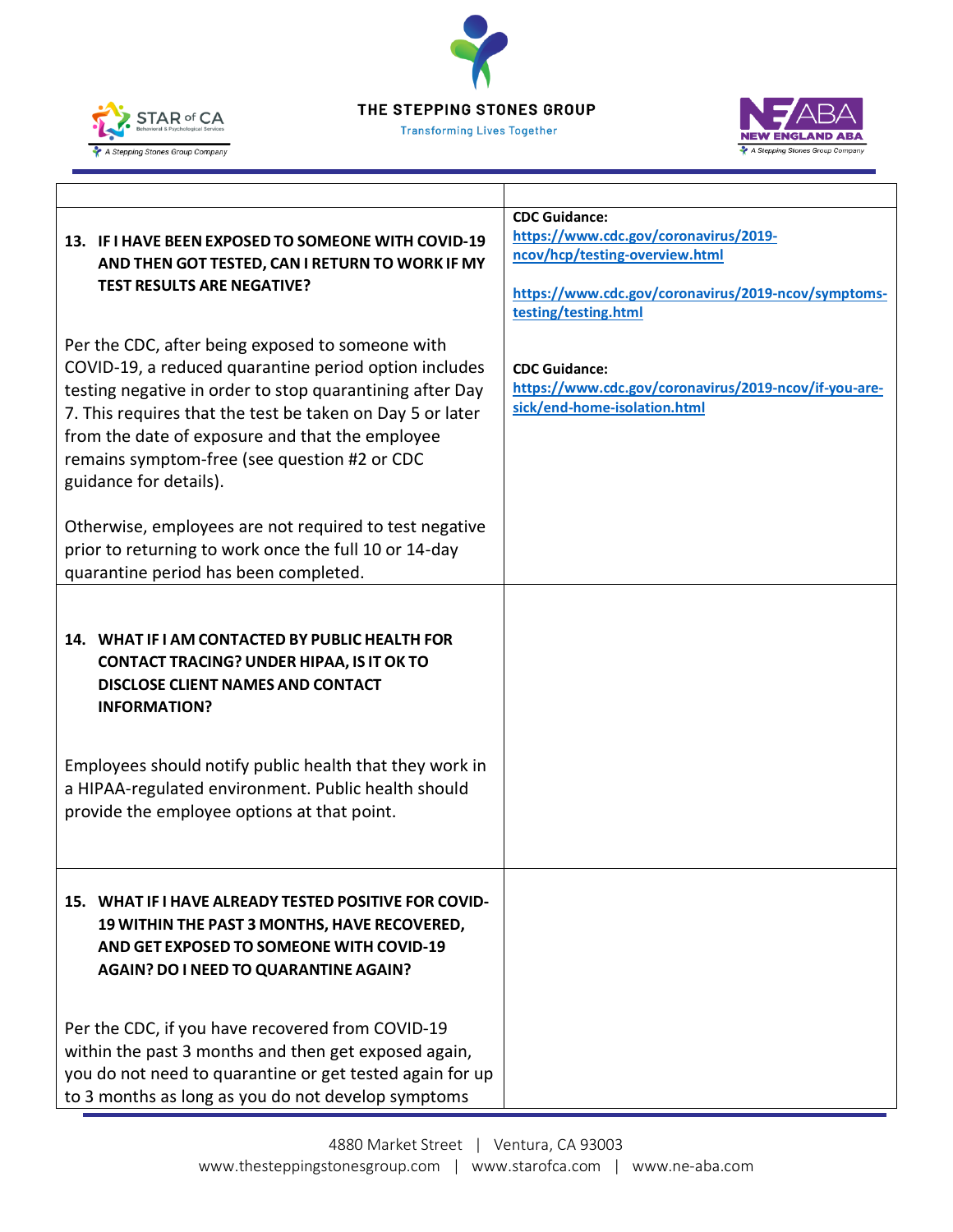

**Transforming Lives Together** 



| again. If you develop symptoms again within 3 months<br>of your first bout of COVID-19, you may need to be<br>tested again if there is no other cause identified for your<br>symptoms. Consultation with your healthcare provider<br>would be recommended. |                                                       |
|------------------------------------------------------------------------------------------------------------------------------------------------------------------------------------------------------------------------------------------------------------|-------------------------------------------------------|
|                                                                                                                                                                                                                                                            |                                                       |
| 16. WHAT IF I AM FULLY VACCINATED OR HAD COVID                                                                                                                                                                                                             |                                                       |
| <b>ALREADY? DO I STILL NEED TO QUARANTINE AFTER A</b>                                                                                                                                                                                                      | <b>CDC Guidance:</b>                                  |
| <b>CONFIRMED EXPOSURE?</b>                                                                                                                                                                                                                                 | https://www.cdc.gov/coronavirus/2019-                 |
| People who have been in close contact with someone                                                                                                                                                                                                         | ncov/vaccines/fully-vaccinated-guidance.html          |
| who has COVID-19 are not required to quarantine if they                                                                                                                                                                                                    |                                                       |
| have been fully vaccinated and show no symptoms.                                                                                                                                                                                                           | https://www.cdc.gov/coronavirus/2019-ncov/if-you-are- |
|                                                                                                                                                                                                                                                            | sick/quarantine.html                                  |
| People are considered fully vaccinated for COVID-19,                                                                                                                                                                                                       |                                                       |
| $defined$ as $\geq 2$ weeks after they have received the second                                                                                                                                                                                            |                                                       |
| dose in a 2-dose series (Pfizer-BioNTech or Moderna); or                                                                                                                                                                                                   |                                                       |
| $\geq$ 2 weeks after they have received a single-dose vaccine                                                                                                                                                                                              |                                                       |
| (Johnson and Johnson/Janssen.                                                                                                                                                                                                                              |                                                       |
| A fully vaccinated employee can demonstrate proof of                                                                                                                                                                                                       |                                                       |
| their full vaccination status by emailing a copy to Human                                                                                                                                                                                                  |                                                       |
| Resources (hr@thesteppingstonesgroup.com).                                                                                                                                                                                                                 |                                                       |
|                                                                                                                                                                                                                                                            |                                                       |
| Communication with all parties involved in service                                                                                                                                                                                                         |                                                       |
| delivery regarding an individual's exposure and                                                                                                                                                                                                            |                                                       |
| vaccination status, along with expressed comfort in                                                                                                                                                                                                        |                                                       |
| proceeding with in-person services is required.                                                                                                                                                                                                            |                                                       |
|                                                                                                                                                                                                                                                            |                                                       |
|                                                                                                                                                                                                                                                            |                                                       |
|                                                                                                                                                                                                                                                            |                                                       |

| <b>CLIENT-RELATED QUESTIONS:</b>                                                        | <b>Linked Resources:</b>                                                                                                 |
|-----------------------------------------------------------------------------------------|--------------------------------------------------------------------------------------------------------------------------|
| DOES MY CLIENT OR MEMBERS OF THEIR HOUSEHOLD<br>17.<br><b>HAVE TO WEAR A FACE MASK?</b> | <b>CDC Guidance:</b><br>https://www.cdc.gov/coronavirus/2019-<br>ncov/prevent-getting-sick/about-face-<br>coverings.html |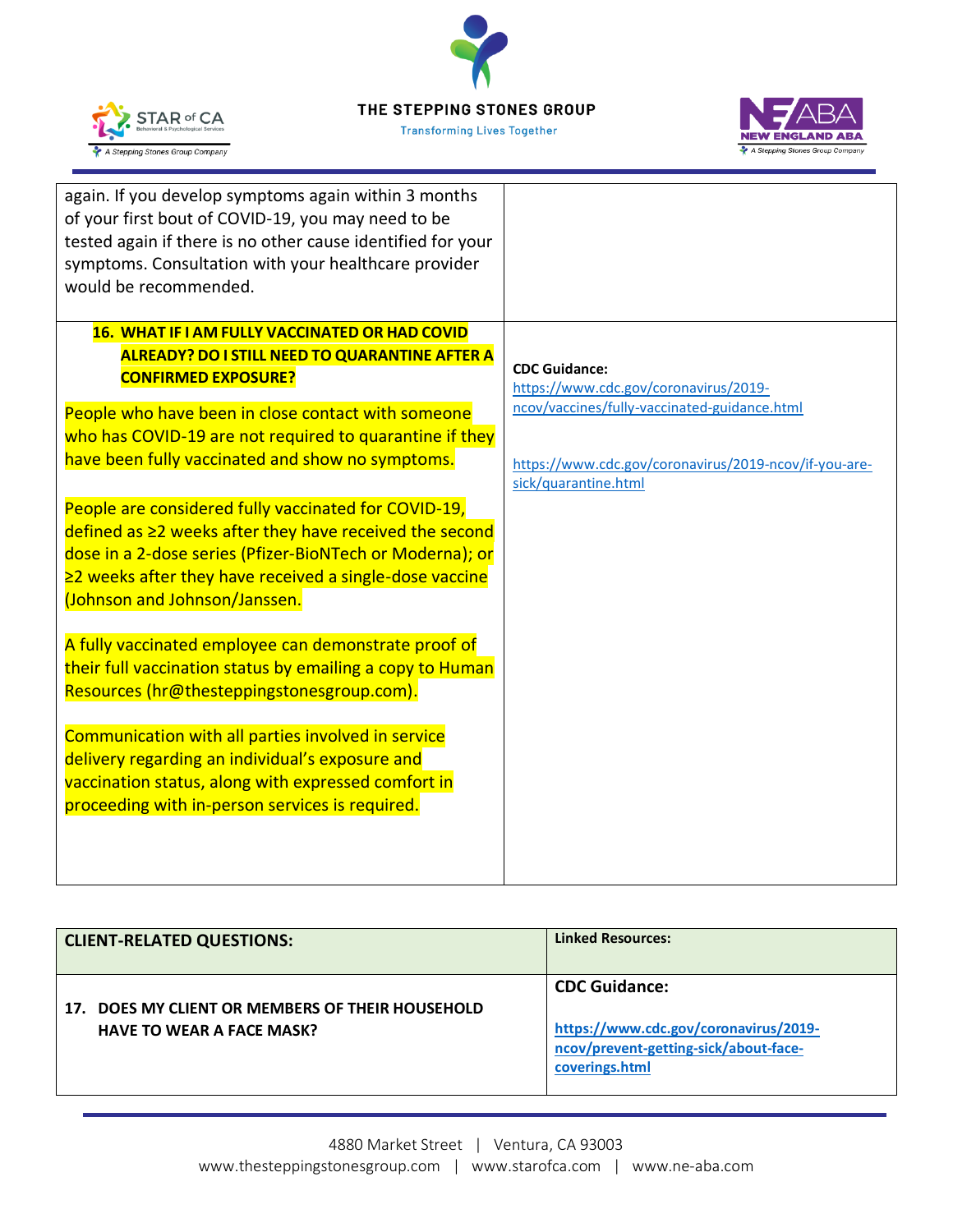STAR of CA A Stepping Stones Group Company



| For in-home or office-based services, we highly<br>recommend your client wear a mask whenever<br>possible, yet recognize that there may be clinical or<br>developmental reasons why your client may not<br>consistently be able to do so.                                                                                                |                                                |
|------------------------------------------------------------------------------------------------------------------------------------------------------------------------------------------------------------------------------------------------------------------------------------------------------------------------------------------|------------------------------------------------|
| All adults and other children (age 2 and over) in the<br>client household are required to wear face masks<br>when distancing 6 feet is not possible.                                                                                                                                                                                     |                                                |
| If your client has questions or concerns with this<br>requirement, please notify your Clinical Manager.                                                                                                                                                                                                                                  |                                                |
| 18. IF I WAS JUST INFORMED THAT SOMEONE IN MY CLIENT'S<br>HOUSEHOLD HAS COVID-19, WHAT SHOULD I DO?                                                                                                                                                                                                                                      |                                                |
| Your client is not considered fit for service if anyone in the<br>client's household has COVID-19. They cannot receive in-<br>person services for at least 10 days from the onset of their<br>symptoms or date of COVID testing (if asymptomatic).                                                                                       |                                                |
| *In this scenario, a positive case of COVID-19 and exposure to<br>someone with COVID-19 occurs because it includes both an<br>infected individual and those in the household who have been<br>exposed to the infected individual.                                                                                                        |                                                |
| We can consider offering telehealth services as an alternative<br>whenever feasible. Your Clinical Manager will be responsible<br>for notifying your client of this to plan accordingly.                                                                                                                                                 |                                                |
| If your client or members of their household have been<br>infected with COVID-19, we should always seek client consent<br>to share their COVID-19 positive status with others before<br>disclosing such information. This consent can be given by the<br>client via an email to a team member or consent to release<br>information form. |                                                |
|                                                                                                                                                                                                                                                                                                                                          | <b>Client Fitness for Service Attestation:</b> |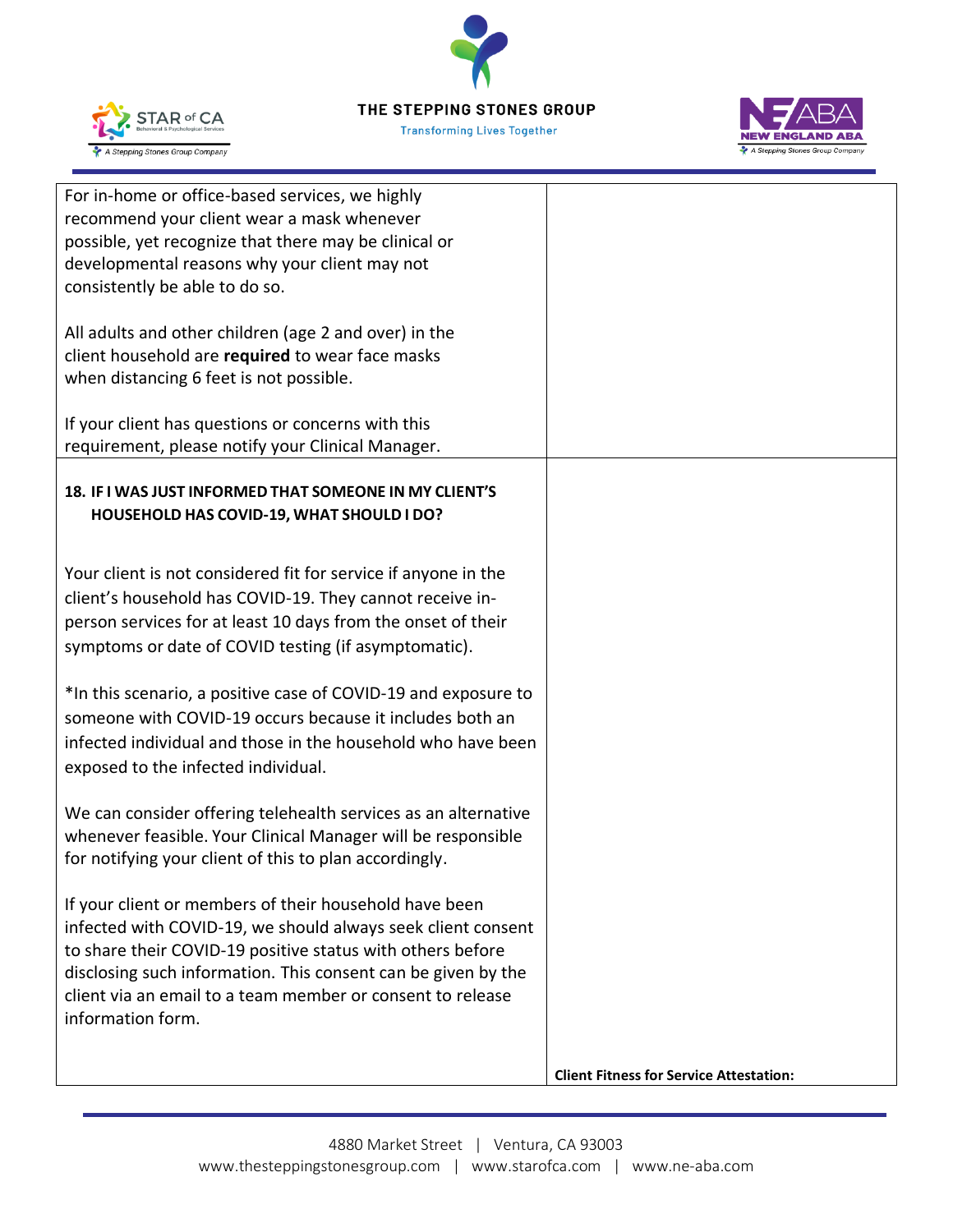



| As part of the Clinical Manager's communication with the<br>client, they will ask your client to update their fitness for<br>service attestation (linked to the right).<br>If you came into close contact with someone in a client's<br>household who has COVID-19, you will need to quarantine for<br>the required period from the date of exposure and are not<br>eligible to deliver in-person services to any clients until the<br>quarantine period is complete and fitness for service criteria is<br>met. Please follow procedures to update your fitness for<br>service attestation.                                                                                             | https://starofca.formstack.com/forms/cov<br>id19_fitness_for_service_attestation_clien<br>t<br><b>Employee Fitness for Service Attestation:</b><br>https://starofca.formstack.com/forms/covid19_fit<br>ness_for_service_attestation_employee |
|------------------------------------------------------------------------------------------------------------------------------------------------------------------------------------------------------------------------------------------------------------------------------------------------------------------------------------------------------------------------------------------------------------------------------------------------------------------------------------------------------------------------------------------------------------------------------------------------------------------------------------------------------------------------------------------|----------------------------------------------------------------------------------------------------------------------------------------------------------------------------------------------------------------------------------------------|
| 19. WHEN IS MY CLIENT FIT TO RETURN TO IN PERSON SERVICES<br>AFTER SOMEONE IN THEIR HOME HAS CONTRACTED COVID-<br>19?<br>Your client is not considered fit for service until the<br>following criteria have been met by all family members in<br>their household. See related link for latest information.<br>*10 days have passed since symptoms first<br>appeared (or if asymptomatic, since positive test<br>result)<br>The infected individual is fever-free for at least 24<br>hours without the use of fever-reducing<br>medications and<br>Other COVID-19 symptoms have improved (for example,<br>cough, shortness of breath)<br>And no other family members have active symptoms | <b>CDC Guidance:</b><br>https://www.cdc.gov/coronavirus/2019-<br>ncov/if-you-are-sick/end-home-<br>isolation.html                                                                                                                            |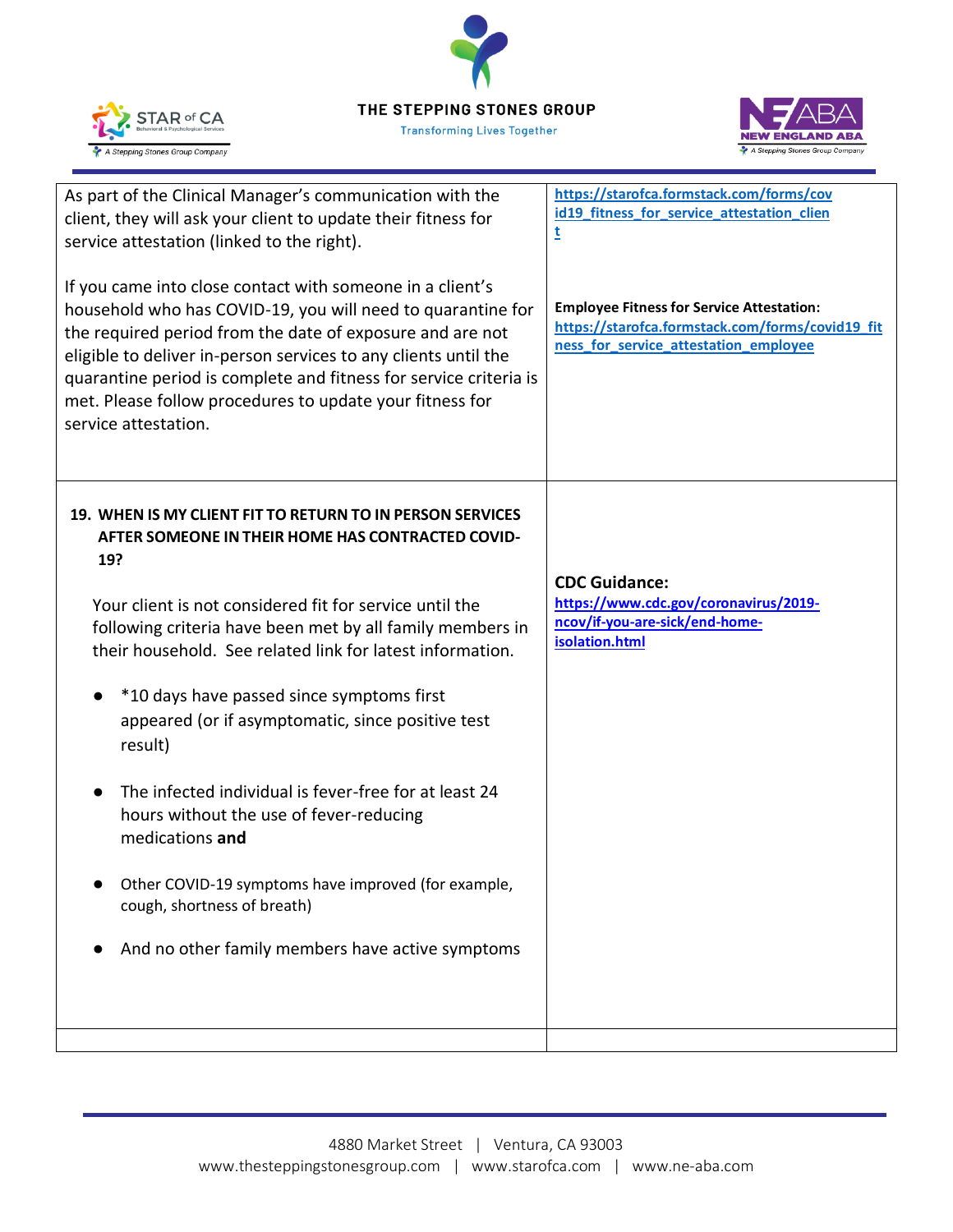



| 20. WHAT IF SOMEONE IN MY CLIENT'S HOUSEHOLD PRESENTS<br>WITH SYMPTOMS OF COVID-19, BUT A POSITIVE TEST HAS<br><b>NOT CONFIRMED IF IT'S COVID-19?</b>                                                                                                                                                                     |                                                                                                                                               |
|---------------------------------------------------------------------------------------------------------------------------------------------------------------------------------------------------------------------------------------------------------------------------------------------------------------------------|-----------------------------------------------------------------------------------------------------------------------------------------------|
| If someone in your client's household is symptomatic, your<br>client is not considered fit for service and would need to meet<br>the following criteria before being eligible for in-person<br>services again:                                                                                                            |                                                                                                                                               |
| 10 days have passed since symptoms first appeared and<br>fever-free for at least 24 hours without the use of fever-<br>reducing medications and<br>Symptoms have improved (for example, cough, shortness<br>of breath)                                                                                                    |                                                                                                                                               |
| Your client or members of their household may opt to seek<br>testing to determine if their symptoms are indeed due to<br>COVID-19. If a negative test is obtained, then your client<br>would be fit for service again once symptoms are improved;<br>and this situation would be treated similar to a common<br>cold/flu. |                                                                                                                                               |
| 21. WHAT SHOULD I TELL MY CLIENT IF I AM NOT FIT SERVICE<br>BECAUSE I AM SYMPTOMATIC, HAVE BEEN EXPOSED TO<br>SOMEONE WITH COVID-19, OR HAVE COVID-19?                                                                                                                                                                    |                                                                                                                                               |
| If you are ill with symptoms consistent with COVID-19, then<br>you are not considered fit for service and should call out sick<br>per typical notification procedures and you should update<br>your fitness for service attestation.                                                                                      | <b>Employee Fitness for Service Attestation:</b><br>https://starofca.formstack.com/forms/covid19_fit<br>ness_for_service_attestation_employee |
| If an employee tests positive for COVID-19 and has been in<br>close contact with clients in the past 2 weeks, your Clinical<br>Manager will notify your clients that they have or may have<br>come into contact with someone with COVID-19 (without<br>naming you), and advise of the need to pause services.             | <b>COVID-19 Notification Link:</b>                                                                                                            |
|                                                                                                                                                                                                                                                                                                                           |                                                                                                                                               |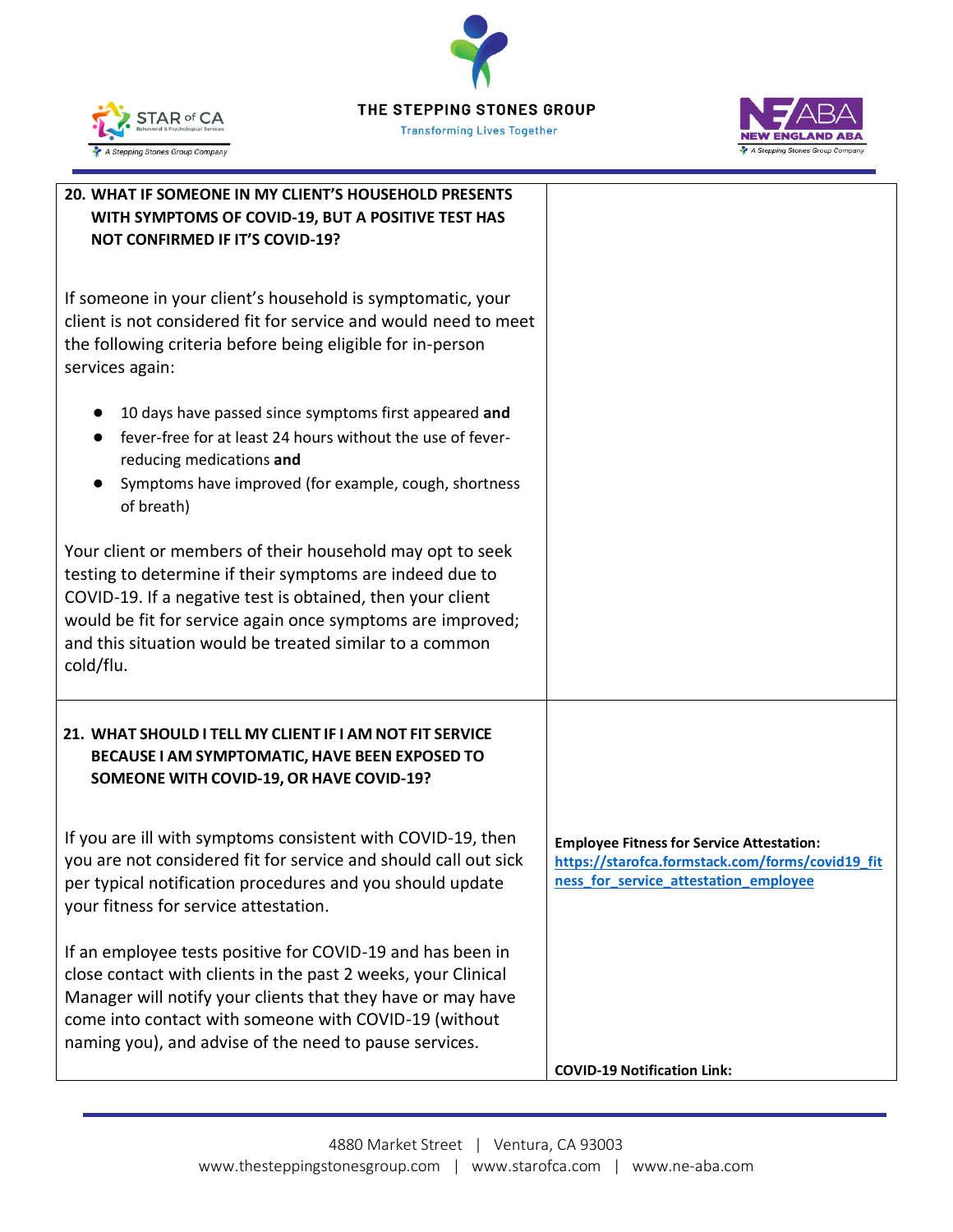**Transforming Lives Together** 





| The employee can consent to share their COVID-positive<br>health status via the COVID Notification Link (to the right<br>here) which gets directed to HR.<br>If you have been exposed to someone with COVID-19, notify<br>your Clinical Manager. Your Clinical Manager will notify your<br>clients about the need to pause services.                                                                                                                                                         | https://starofca.formstack.com/forms/covid19_notificatio<br>n |
|----------------------------------------------------------------------------------------------------------------------------------------------------------------------------------------------------------------------------------------------------------------------------------------------------------------------------------------------------------------------------------------------------------------------------------------------------------------------------------------------|---------------------------------------------------------------|
| 22. WHAT ABOUT MY CLIENT(S) OR OTHER STAFF THAT I CAME<br>INTO CLOSE CONTACT WITH SINCE TESTING POSITIVE? WHO<br><b>WILL NOTIFY THEM?</b>                                                                                                                                                                                                                                                                                                                                                    |                                                               |
| The Clinical Manager will mitigate communications with<br>clients, while Human Resources will notify other exposed<br>employees to advise of the need to pause services and/or<br>quarantine for the specified days.                                                                                                                                                                                                                                                                         |                                                               |
| While pending employee consent or if the employee who<br>tested positive does not give consent to share their positive<br>COVID-19 status, the Clinical Manager will proceed with<br>informing the client(s) that they have or may have come into<br>contact with someone with COVID-19, without naming the<br>individual. And HR will inform other employees who were<br>exposed that they have or may have come into contact with<br>someone with COVID-19, without naming the individual. |                                                               |
| Only if the employee grants consent via the COVID<br>Notification Link to HR, can an employee's positive COVID-19<br>health status be shared with clients or other employees while<br>naming the individual.                                                                                                                                                                                                                                                                                 |                                                               |
| When appropriate, clients may be offered telehealth services<br>or substitute staff if the client is still considered fit for in-<br>person services.                                                                                                                                                                                                                                                                                                                                        |                                                               |